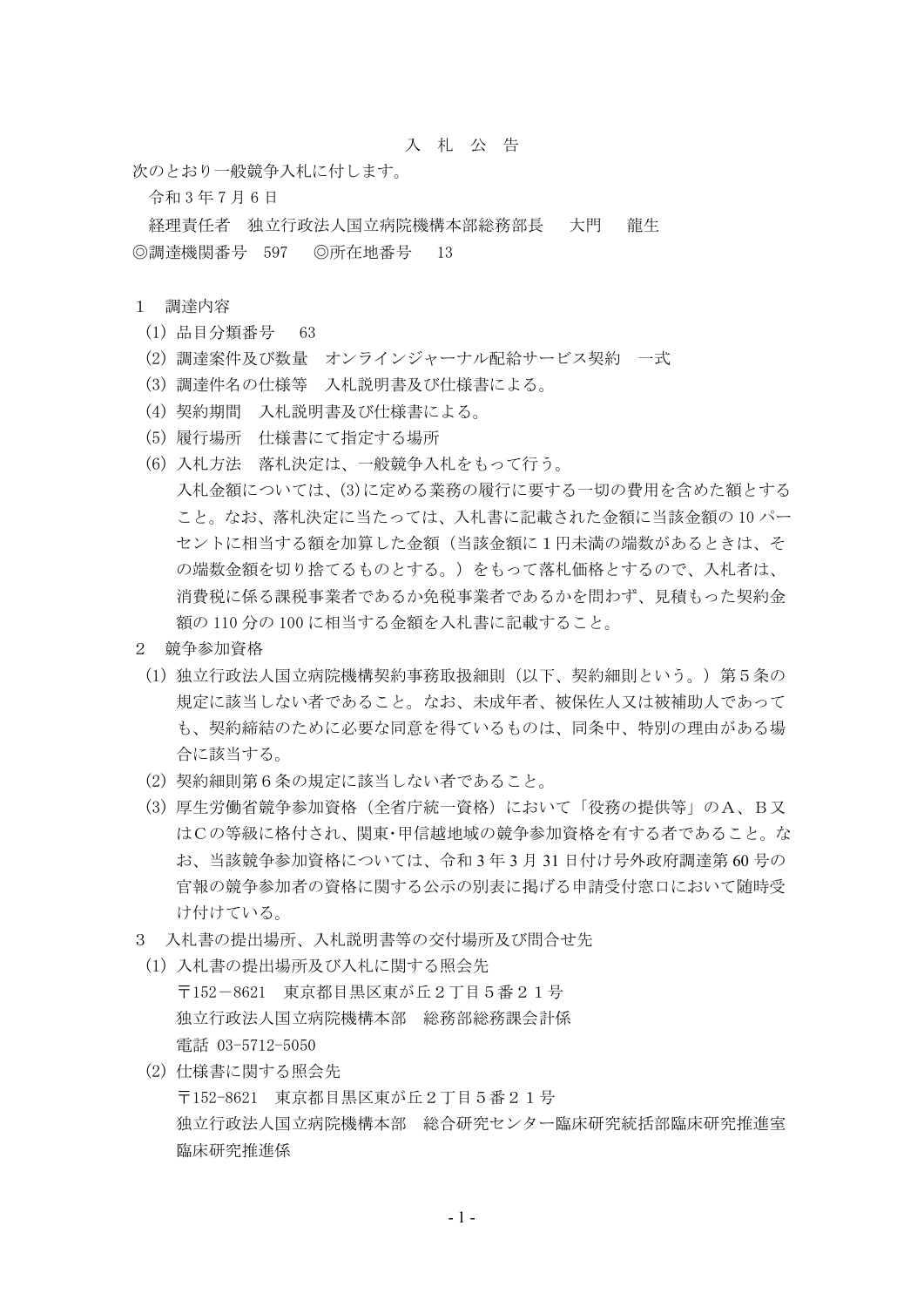電話 03-5712-5075

- (3) 入札説明書の交付方法
	- ① 交付期間 令和 3 年 7 月 6 日から令和 3 年 8 月 25 日まで。
	- ② 交付時間 平日 9:30 から 17:00 まで。
	- ③ 交付場所 上記(2)に同じ。
- (4) 入札書の受領期限 令和 3 年 8 月 25 日 17 時 00 分
- (5) 開札の日時及び場所 令和 3 年 8 月 26 日 10 時 00 分 本部 3 階会議室 31
- 4 その他
	- (1) 契約手続において使用する言語及び通貨 日本語及び日本国通貨
	- (2) 入札保証金及び契約保証金 免除
	- (3) 入札者に要求される事項 この一般競争に参加を希望する者は、封印した入札書に 本公告に示した役務を遂行できることを証明する書類を添付して入札書の受領期限 までに提出しなければならない。入札者は、開札日の前日までの間において、経理 責任者から当該書類に関し説明を求められた場合は、それに応じなければならない。
	- (4) 入札の無効 本公告に示した競争参加資格のない者の提出した入札書、入札者に求 められる義務を履行しなかった者の提出した入札書は無効とする。
	- (5) 契約書作成の要否 要
	- (6) 落札者の決定方法 本公告に示した役務を遂行できると経理責任者が判断した資料 を添付して入札書を提出した入札者であって、契約細則第 21 条の規定に基づいて作 成された予定価格の制限の範囲内で最低価格をもって有効な入札を行った入札者を 落札者とする。
	- (7) 詳細は入札説明書による。
- 5 Summary
	- (1) Official in charge of disbursement of the procuring entity: Tatsuo Daimon, Director, Department of General Affairs, National Hospital Organization Headquarters
	- (2) Classification of the services to be procured : 63
	- (3) Nature and quantity of the services to be required : A complete set of Online Journal 1 set.
	- (4) Fulfillment period : According to the tender manual.
	- (5) Fulfillment place : The place specified by the official in charge of disbursement of the procuring entity.
	- (6) Qualification for participating in the tendering procedures : Suppliers eligible for participating in the proposed tender are those who shall :
	- ① not come under Article 5 of the Regulation concerning Contract for National Hospital Organization(NHO). Furthermore, minors, Person under Conservatorship or Person under Assistance that obtained the consent necessary for concluding a contract may be applicable under cases of special reasons within the said clause;